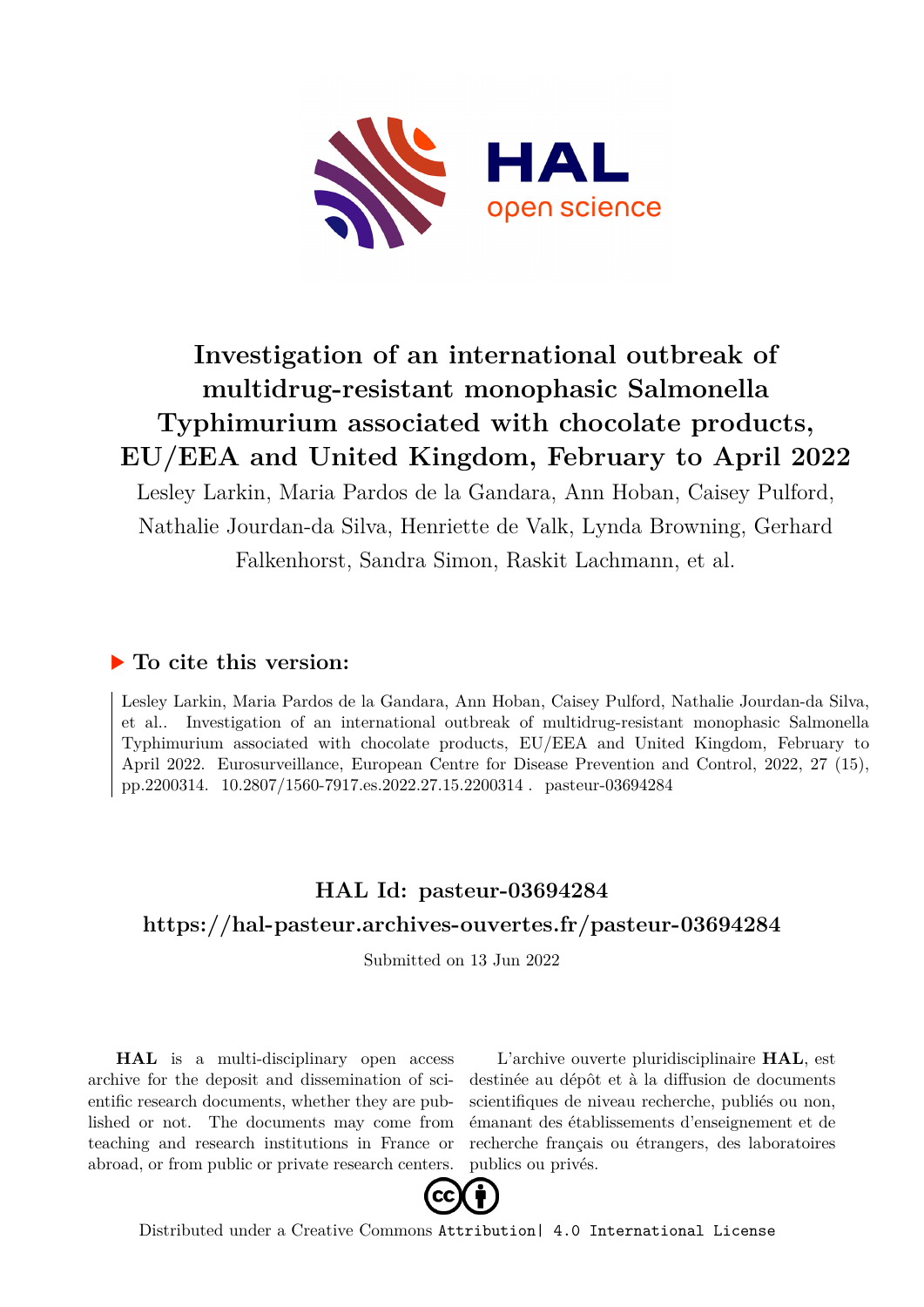#### **Rapid communication**

# Investigation of an international outbreak of multidrugresistant monophasic *Salmonella* Typhimurium associated with chocolate products, EU/EEA and United Kingdom, February to April 2022

Lesley Larkin<del>'</del> , Maria Pardos de la Gandara² , Ann Hoban<del>'</del> , Caisey Pulford<del>'</del> , Nathalie Jourdan-Da Silva**ʾ , Henriette de Valk**ʾ , Lynda Browning4 , Gerhard Falkenhorst<sup>s</sup> , Sandra Simon**6 , Raskit Lachmann5 , Rikard Dryselius<sup>7</sup> , Nadja** Karamehmedovic<sup>8</sup> , **Stefan Börjesson⁷ , Dieter van Cauteren⁹ , Valeska Laisnez9,16 , Wesley Mattheus10 , Roan Pijnacker , Maaike van den Beld11 , Joël Mossong12 , Catherine Ragimbeau13 , Anne Vergison12 , Lin Thorstensen Brandal14 , Heidi Lange14 , Patricia Garvey15 , Charlotte Salgaard Nielsen15,16 , Silvia Herrera León17 , Carmen Varela18 , Marie Chattaway19 , François-Xavier Weill² , Derek Brown20 , Paul McKeown15**

- 1. Gastrointestinal Infections and Food Safety (One Health Unit), UK Health Security Agency, London, United Kingdom
- 2. Institut Pasteur, Université Paris Cité, Centre National de Référence des E. coli, Shigella et Salmonella, Unité des Bactéries pathogènes entériques, Paris, France
- 3. Sante Publique France, Direction des Maladies Infectieuses Unité EAZ, Paris, France
- 4. Clinical and Protecting Health Directorate, Public Health Scotland, Glasgow, United Kingdom
- 5. Robert Koch Institute, Department of Infectious Disease Epidemiology FG 35 Gastrointestinal Infections, Zoonoses and Tropical Infections, Berlin, Germany
- 6. Robert Koch Institute, Department of Infectious Diseases, Unit for Enteropathogenic Bacteria and Legionella / National Reference Centre for Salmonella and other Bacterial Enterics, Wernigerode, Germany
- 7. Public Health Agency of Sweden, Unit for Zoonoses and Antibiotic Resistance, Stockholm, Sweden
- 8. Public Health Agency of Sweden, Unit for laboratory surveillance of bacterial pathogens, Stockholm, Sweden
- 9. Epidemiology of infectious diseases, Department of Epidemiology and Public Health, Sciensano, Brussels, Belgium
- 10. National Reference Centre for Salmonella and Shigella, Sciensano, Brussels, Belgium
- 11.11 National Institute for Public Health and the Environment (RIVM), Centre for Infectious Disease Control, Bilthoven, Netherlands
- 12. Health Inspection, Health Directorate, Luxembourg
- 13. Laboratoire National de Santé, Epidemiology and Microbial Genomics, Dudelange, Luxembourg
- 14. Department of Infection Control and Preparedness, Norwegian Institute of Public Health, Oslo, Norway
- 15. HSE -Health Protection Surveillance Centre, Dublin, Ireland
- 16. ECDC Fellowship Programme, Field Epidemiology path (EPIET), European Centre for Disease Prevention and Control (ECDC), Stockholm, Sweden
- 17. Instituto de Salud Carlos III. Centro Nacional de Microbiología, Madrid, Spain
- 18. Instituto de Salud Carlos III. CIBER epidemiología y salud pública. Madrid, Spain
- 19. Specialist Scientific Reference Service (Salmonella), Gastrointestinal Bacteria Reference Unit, UK Health Security Agency, London, United Kingdom
- 20. Scottish Microbiology Reference Laboratories, Glasgow, United Kingdom

#### **Correspondence: Lesley Larkin (Lesley.Larkin@phe.gov.uk)**

Citation style for this article:<br>Larkin Lesley, Pardos de la Gandara Maria, Hoban Ann, Pulford Caisey, Jourdan-Da Silva Nathalie, de Valk Henriette, Browning Lynda, Falkenhorst Gerhard,<br>Simon Sandra, Lachos de la Gandara M 2022;27(15):pii=2200314. https://doi.org/10.2807/1560-7917.ES.2022.27.15.2200314

Article submitted on 11 Apr 2022 / accepted on 13 Apr 2022 / published on 14 Apr 2022

An extensive multi-country outbreak of multidrugresistant monophasic *Salmonella* Typhimurium infection in 10 countries with 150 reported cases, predominantly affecting young children, has been linked to chocolate products produced by a large multinational company. Extensive withdrawals and recalls of multiple product lines have been undertaken. With Easter approaching, widespread product distribution and the vulnerability of the affected population, early and effective real-time sharing of microbiological and epidemiological information has been of critical importance in effectively managing this serious food-borne incident.

In February 2022, a small five-single nucleotide polymorphism (SNP) single linkage cluster of eight cases

of infection with monophasic *Salmonella enterica* subsp. *enterica* serotype Typhimurium  $(1, 4, 5, 12$ :i:-) eBG 1, sequence type (ST) 34 was identified in the United Kingdom (UK). The cluster was unusual, with all but one reported case younger than 10 years, and the strain demonstrated genotypic markers of an unusual antimicrobial resistance pattern not commonly seen in livestock, food or human disease cases in the UK. The cluster was not closely related to any other UK strains of monophasic *S.* Typhimurium.

Exploratory interviews using an open-ended, anthropological approach (not binary yes/no questions) were undertaken with the parents/guardians of five cases in England for hypothesis generation. Subsequently, a targeted questionnaire to refine hypotheses identified

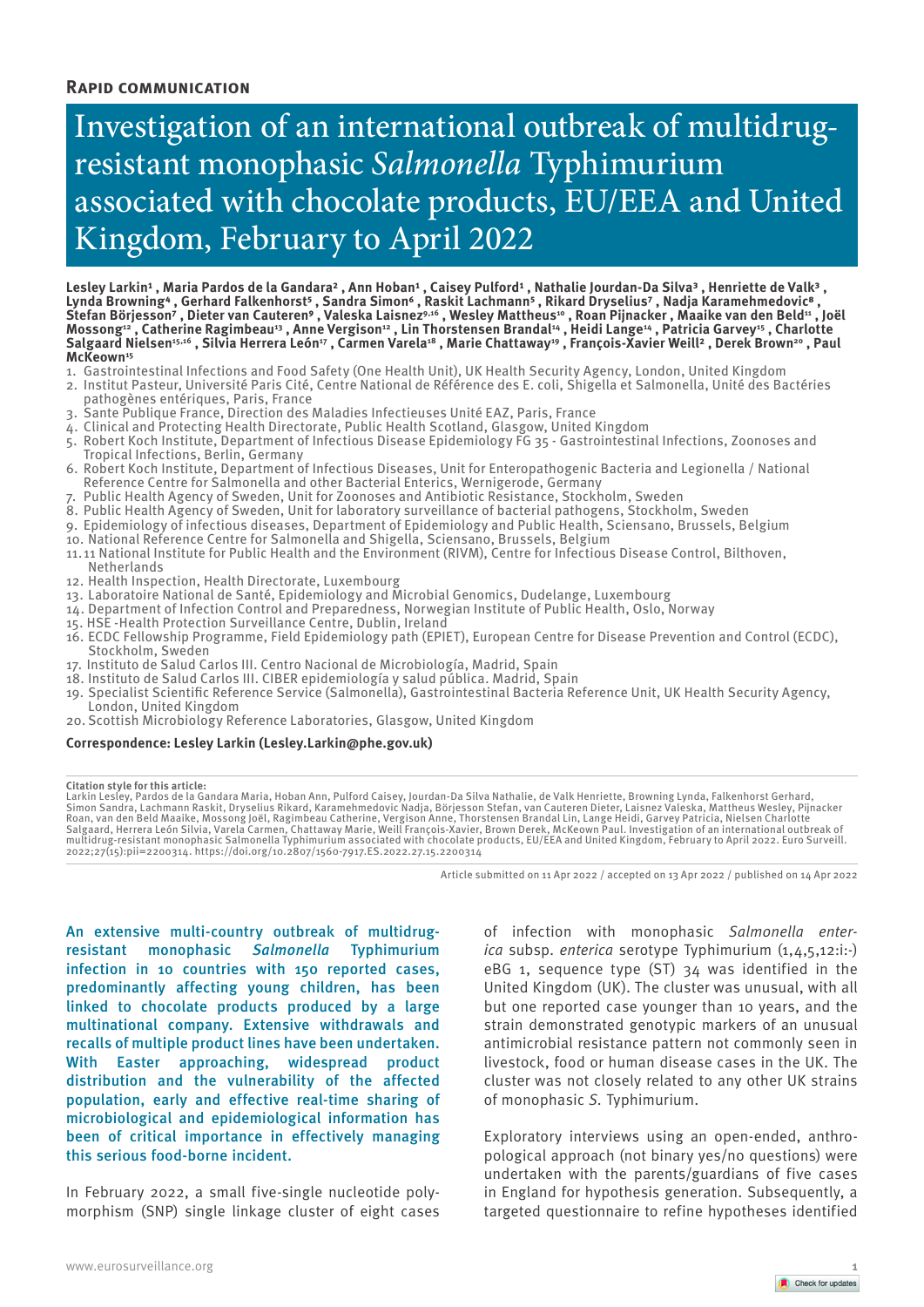#### **Figure 1**

Distribution of confirmed and probable salmonellosis outbreak cases by week and country and by date of onset<sup>a,b</sup>, EU/EEA and UK, up to 10 April 2022 (n = 150)



EEA: European Economic Area; EU: European Union; UK: United Kingdom.

- a Case onset date (n=108) is not consistently available for all reported cases, therefore date of sampling has been used where case onset date is unavailable (n=39) or date of receipt at reference laboratory where both onset and sampling dates are  $unknown(n=3)$ .
- b Probable cases were reported by Belgium (n=19) and Germany  $(n=2)$  (data as of 13 April).

through the exploratory interviews was used, confirming a strong signal for a specific brand of chocolate products.

#### **Coordinated multi-country epidemiological investigations**

Following the UK's notification on the European Centre for Disease Prevention and Control (ECDC) EpiPulse Food and Waterborne Diseases (FWD) platform on 17 February 2022, and an Early Warning and Response System (EWRS) alert on 25 March, Germany, Sweden, France, the Netherlands and subsequently Luxembourg, Norway, Ireland, Belgium and Spain reported confirmed or probable cases in their respective countries.

#### **Case definition**

The agreed European Union (EU) case definition for confirmed cases was laboratory-confirmed monophasic *S.* Typhimurium with symptom onset on or after 1 October 2021 and belonging to the same five SNP single linkage cluster by SNP typing or cases who clustered within five allelic differences of another confirmed outbreak strain by core genome multilocus sequence typing (cgMLST) analysis or shared the same

#### **Figure 2**

Distribution of confirmed and probable salmonellosis outbreak cases, by age group and sex, EU/EEA and UK, up to 10 April 2022 ( $n = 150$ )



EEA: European Economic Area; EU: European Union; UK: United Kingdom.

HC5\_296366 by the EnteroBase HierCC scheme [1]. This definition therefore depended on the whole genome sequencing (WGS) methodology used at the national level in each country (i.e SNP typing or cgMLST analysis). Probable cases were those with laboratory confirmation of monophasic *S.* Typhimurium with symptom onset on or after 1 October 2021 and phenotypic antimicrobial resistance (AMR) results consistent with the outbreak strain or a multilocus variable number tandem repeat analysis (MLVA) profile 3–11–14-NA-0211.

#### **Detected cases in the EU/EEA and United Kingdom**

By 10 April 2022, a total of 150 confirmed and probable cases were identified across nine EU/European Economic Area (EEA) countries and the UK, with case sampling dates ranging from 21 December 2021 (the first UK case) to 28 March 2022 (Figure 1). Descriptive epidemiological investigations demonstrated cases ranged in age from 8 months to 56 years, but were predominately under the age of 10 years  $(n=134: 89\%)$ and disproportionately female  $(n=99; 66%)$  (Figure 2). The hospitalisation rate was 42% of cases for whom information was available (116 cases with 49 hospitalised) – higher than that usually reported in salmonellosis outbreaks [2] and for individual cases of infection with *S*. Typhimurium [3]. While this is probably also influenced by the demographic characteristics of those affected, this is a possible indicator of increased clinical severity of infection in this outbreak.

Multi-country collaboration through teleconferences and sharing of information between public health agencies and reference laboratories indicated that cases in affected countries commonly reported consumption of a specific brand of chocolate products. Overall, of 101 case interviews carried out across the 10 affected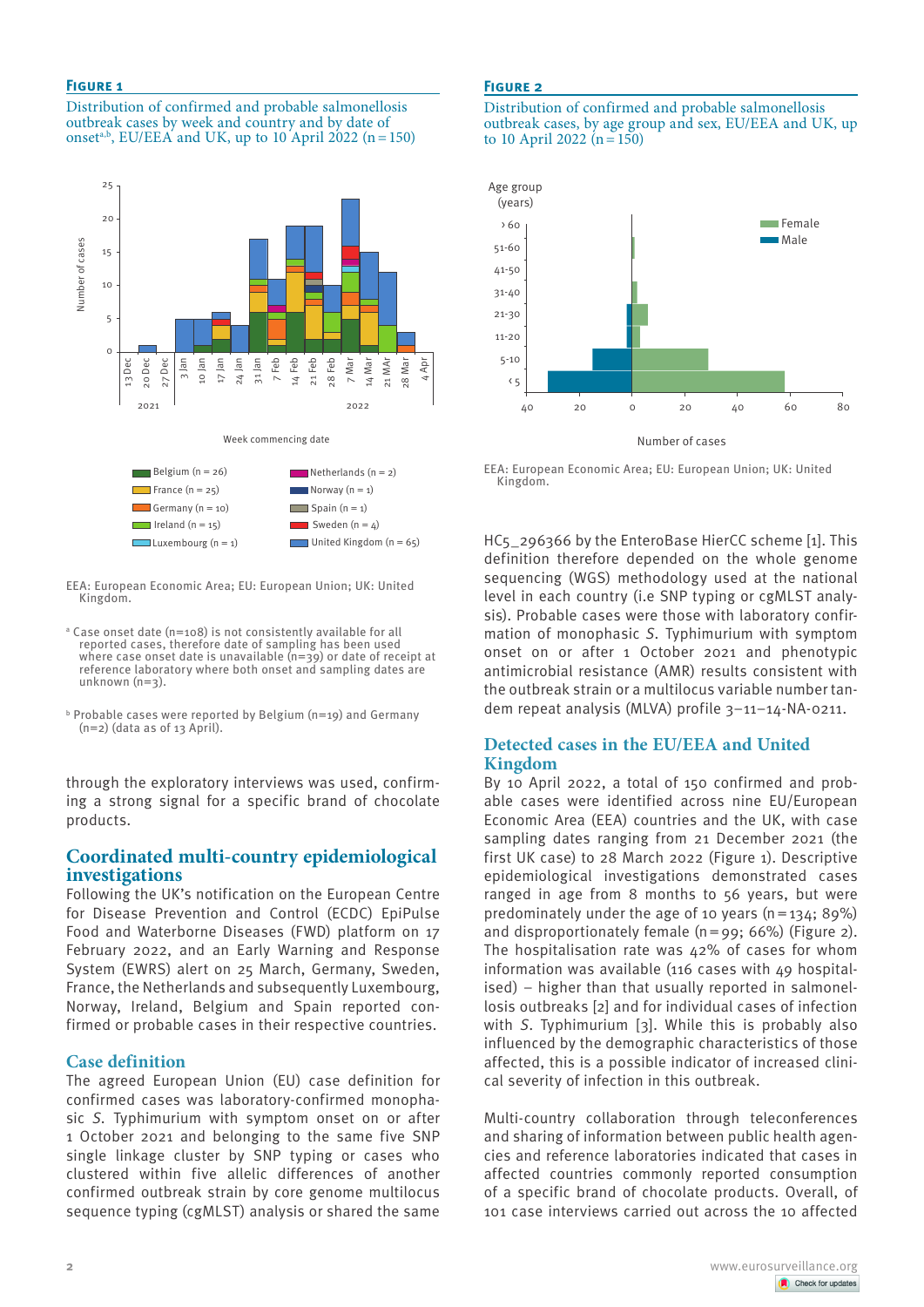#### **Table**

Summary of exposure to chocolate produced by the implicated company derived from interviews with confirmed and probable salmonellosis outbreak cases, EU/EEA and UK, up to 10 April 2022 (n = 101)

| Country      | Number of case<br>interviews | <b>Brand</b><br>product A | <b>Brand</b><br>product B | <b>Brand</b><br>product C | <b>Brand</b><br>product D | <b>Brand products</b><br>$E-1$ | <b>Brand products</b><br>unspecified | Other company<br>products |
|--------------|------------------------------|---------------------------|---------------------------|---------------------------|---------------------------|--------------------------------|--------------------------------------|---------------------------|
| Belgium      | 22                           | 19                        | 13                        | 8                         | 8                         | 2                              | $\circ$                              | 6                         |
| France       | 21                           | 12                        | 5                         | 8                         | $\mathbf 0$               | 3                              | $\overline{2}$                       | 9                         |
| Germany      |                              | 4                         | 3                         | $\overline{2}$            | $\overline{2}$            |                                | $\circ$                              |                           |
| Ireland      | 11                           | $\mathbf{1}$              | $\mathbf{1}$              | $\Omega$                  | $\mathbf{1}$              | $\Omega$                       | 6                                    | 0                         |
| Luxembourg   | 1                            |                           | $\mathbf 0$               | $\Omega$                  | $\circ$                   | $\Omega$                       | $\circ$                              | $\circ$                   |
| Netherlands  | $\overline{2}$               | $\overline{2}$            | $\mathbf 0$               | $\Omega$                  | $\mathbf 0$               | $\Omega$                       | $\mathbf 0$                          | $\circ$                   |
| Norway       | $\mathbf{1}$                 | $\mathbf{1}$              | $\circ$                   | $\Omega$                  | $\mathbf 0$               | $\Omega$                       | $\circ$                              | $\circ$                   |
| Spain        |                              | 0                         | $\circ$                   | 1                         | $\mathbf 0$               | $\Omega$                       | $\circ$                              | $\circ$                   |
| Sweden       | 4                            | $\overline{2}$            | $\mathsf O$               | $\circ$                   | $\mathbf 0$               | $\Omega$                       | $\overline{2}$                       | $\circ$                   |
| UK           | 31                           | 22                        | 12                        | $\circ$                   | $\overline{2}$            | 5                              | $\circ$                              |                           |
| <b>Total</b> | 101                          | 64                        | 34                        | 19                        | 13                        | 17                             | 10                                   | 17                        |

EEA: European Economic Area; EU: European Union; UK: United Kingdom.

countries, 88 cases (87%) confirmed consumption of these products. The most commonly consumed product was Product A, marketed primarily for children in the age group 3–10 years, but multiple other product types were also reported (Table ).

#### **Microbiological investigations**

The isolates from confirmed cases reported in EU/EEA countries and the UK demonstrated limited genetic diversity. A minimal spanning tree was produced using the cgMLST V2 + HierCC V1\_Tree algorithm  $[4]$  (Figure 3), including human isolates from nine countries, one per case  $(n = 99)$ , that were available on EnteroBase (https://enterobase.warwick.ac.uk) and belonged to  $HC<sub>5</sub>$  296366. The majority of isolates (n = 59; 60%) were genetically indistinguishable (o allelic differences), with a maximum allelic difference across the cluster of 8 and all isolates having  $\leq$  5 allelic differences when compared with at least one other isolate in the cluster. Analysis of the UK outbreak cluster alone indicated very limited genetic diversity across the cluster with the average distance between isolates being less than one SNP.

cgMLST minimal spanning tree of all *Salmonella* isolates of human origin available on EnteroBase in association with HC<sub>5</sub> 296366 according to country of isolation (generated on 13 April 2022).

Previous analyses on isolates posted on EnteroBase had identified several non-human isolates that fell into the same cgMLST HC<sub>5</sub> 296366 cluster and had o allelic differences compared with the cgMLST profile of the predominant human outbreak case isolates (data not shown). Subsequent enquiries revealed that these isolates were obtained through food business operator sampling of the processing equipment (the buttermilk ingredient tanks) carried out on 15 December 2021 and again in January 2022 in one of the implicated company's manufacturing facilities. At least 10 implicated product samples, derived from cases' homes, have been sampled in four countries, with negative results to date.

Notably, the *Salmonella* outbreak strain has an uncommon and extensive AMR profile compared with other monophasic *S*. Typhimurium strains circulating in Europe. Analysis of genotypic markers of antimicrobial resistance (AMR) in seven EU/EEA countries and the UK indicated markers against several classes of antimicrobial drugs. Of specific note were genotypic indicators of the presence of the *lnu(F)* gene conferring resistance to lincosamides. Further phenotypic analysis at the National Reference Laboratories in France, Germany, Belgium and the UK according to EUCAST guidelines [5,6] confirmed resistance to: penicillins (bla <sub>TEM-1</sub>), aminoglycosides (streptomycin, spectinomycin, kanamycin, gentamicin *strA-strB*, *ant(3")\_Ia* and *aac(3)\_IId*), phenicols (*cmlA1*, *floR*), sulfonamides (*sul3*, perhaps *sul2*), trimethoprim (*dfrA12*) and tetracyclines (*tetA/B and tetM*). There was some variability of the outbreak strain's AMR profile, possibly related to the presence of multiple or chimeric plasmids, warranting further investigation to confirm.

### **Outbreak control measures**

Food chain investigations in the affected countries indicated that the majority of the products implicated in the epidemiological investigations were produced predominantly at a single production site in Belgium. This was the same facility from which the outbreak strain had been identified in December 2021 in the processing equipment.

Based on the strong descriptive epidemiological evidence implicating these products in this outbreak, on the identified food chain links and on evidence of contamination previously identified at production, risk management actions were taken in all affected countries, including withdrawal of all product lines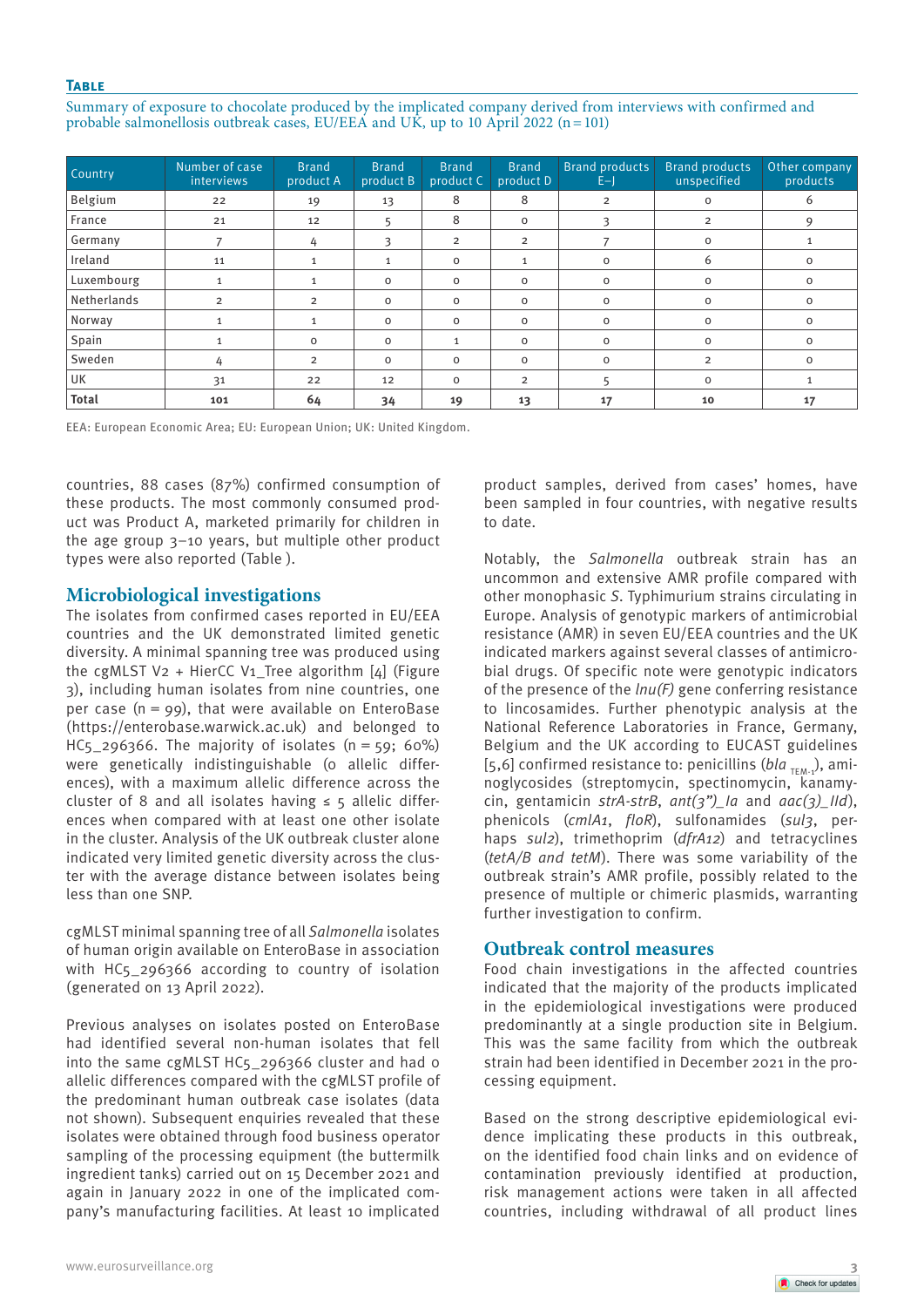#### **Figure 3**

Genomic clustering of the monophasic S. Typhimurium isolates (HC5\_296366) available on EnteroBase, EU/EEA and UK, up to 13 April 2022  $(n=99)$ 



Source: EnteroBase (https://enterobase.warwick.ac.uk).

produced in the implicated production facility and extensive product recalls, supported by news alerts and advice for consumers, starting with the first recall on 2 April in the UK and Ireland and extended to other countries shortly after. Extended recalls were carried out from 7 April as the investigations in a number of countries progressed, resulting in further evidence to support these recalls. On 8 April 2022, Belgian authorities stopped production at the facility in Belgium and, following the European Rapid Alert System Food and Feed (RASFF) alert notifications (RASFF 2022.1799), the World Health Organization/Food and Agriculture Organization International Food Safety Authorities Network (INFOSAN) also issued a global alert on 10 April notifying 77 countries and territories to which distribution of the implicated products had been established to initiate a global recall (see the Supplement for a non-exhaustive list of country-specific recall notices).

As at 10 April 2022, investigations are still ongoing to define specific national supply chains for the implicated products and common sourcing of raw ingredients. Root cause analysis for the outbreak is also ongoing to determine whether the outbreak was caused by a contaminated ingredient or another (potentially multistrain) source of contamination.

#### **Discussion**

Historically, chocolate-associated outbreaks have been protracted and usually of large scale, probably reflecting both the long shelf life of chocolate and the long survival of *Salmonella* in these products, as well as difficulties in detecting and resolving such outbreaks [7-9]. Previous investigations have resulted in recovery of only small amounts of *Salmonella* bacteria from sampling of chocolate products, suggesting that contamination in chocolate may be difficult to detect in product sampling, as well as difficult to mitigate

through routine food hygiene procedures [7]. It has been suggested that the high fat content of chocolate may have a protective effect for the bacteria [10,11], including against gastric acid, and possibly altering the functional infective dose of *Salmonella,* resulting in clinically severe disease from exposure to only very low levels of contamination [12,13].

By 10 April, this outbreak involved at least 150 reported cases in nine EU/EEA countries and the UK. Owing to known under-reporting of *Salmonella* surveillance systems and the varying sensitivities of microbiological techniques used across countries, the scale of the outbreak is certainly underestimated, especially considering that very high volumes of the implicated chocolate products are consumed in the EU/EEA and the UK. However, while the period between initial detection of the outbreak in the UK and subsequent control measures taken at the international level spanned a duration of more than 2 months, once definitive epidemiological links with the implicated product were made, control actions followed rapidly. Indeed, compared with previous outbreaks of salmonellosis associated with chocolate products, the duration of this investigation was relatively short [7,14-16].

The field of infectious disease epidemiology for *Salmonella* has been considerably impacted by the adoption of next generation sequencing technologies combined with novel epidemiological approaches such as iterative open-ended interviewing [17]. The increasing use of WGS enables us to detect and resolve outbreaks more quickly, especially where common serovars such as *S*. Typhimurium are involved, allowing consolidation of evidence implicating specific food vehicles of infection at the international level [18-20].

Another notable aspect of this outbreak was the multidrug resistance profile of the outbreak strain and specifically resistance to kanamycin and gentamicin, and the presence of *lnu(F)*, a determinant of resistance to lincosamides, which are relatively rare for monophasic *S*. Typhimurium in Europe. While not of especial clinical significance as the outbreak strain is susceptible to fluoroquinolones, azithromycin and third-generation cephalosporins which provide effective treatment options for cases of bloodstream infection, the unusual AMR profile constituted an additional characteristic of the outbreak strain to be assessed by all countries in the early stages of investigation for case ascertainment and possible hypothesis generation. This emphasises the usefulness of including more uncommon AMR profiles in early international communications and subsequent incorporation as part of the international outbreak case definitions, where this facilitates identification of possible or probable cases before the application of WGS and/or epidemiological investigations to confirm outbreak cases.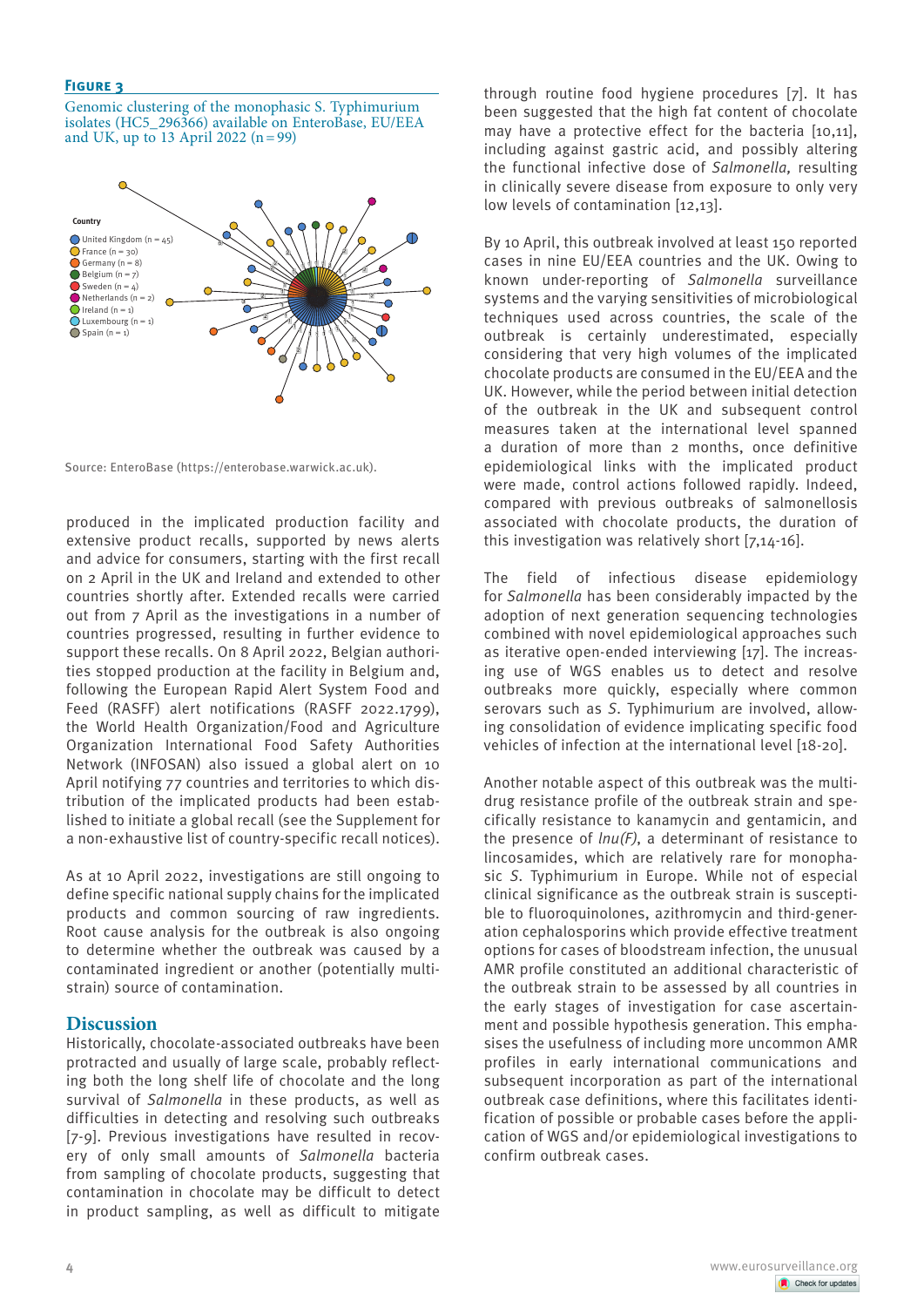### **Conclusion**

The large multi-country aspect of this outbreak with multiple products (some marketed under different names) implicated in different countries in children of young age made this outbreak not only unique but one that required an especially urgent, coordinated response. Moreover, the occurrence of contamination in chocolate products in the run-up to Easter when chocolate consumption will increase considerably, especially among children, increased urgency even more.

Early notification of the detection of the outbreak and preliminary findings of the UK investigation followed by rapid multi-country collaboration in information sharing, coordinated and supported by ECDC, was essential to the rapid progress of the outbreak investigations. The descriptive epidemiological information provided strong evidence implicating the vehicle of infection in this outbreak, especially when amalgamated at an international level, sufficient to enable public health and food safety authorities to undertake the rapid, necessary controls. The subsequent information about the detection of the outbreak strain in the implicated processing facility, provided further microbiological confirmation of the link between the company's products and the Europe-wide outbreak. This demonstrated the utility of and highlighted the need for rapid sharing of microbiological sequence information, derived not just from human disease cases as occurred during this outbreak investigation, but also from, food, animal and environmental sampling.

The control measures taken across all affected countries probably constitute one of the largest chocolate product withdrawals and recalls in European commercial history.

#### **Acknowledgements**

The authors would like to thank the study group for their work on the multi-country outbreak investigations and their contributions to this manuscript. The study group were involved in collation and analysis of the data presented at the national level. The members of the study group were: Anais Painset, John Cowden, Robert Smith, Paul Cabrey, Sarah Gee, Martin Cormican, Inne Nauwelaers, Thijs Bosch, Eelco Franz, Ondřej Daniel, Andrea Mancikova.

We would also like to thank ECDC for their ongoing support in coordinating and supporting the international investigations, with especial thanks to Johanna Takkinen.

#### **Conflict of interest**

None declared.

#### **Authors' contributions**

All authors Lesley Larkin, Maria Pardos de la Gandara, Ann Hoban, Caisey Pulford, Nathalie Jourdan-Da Silva, Henriette de Valk, Lynda Browning, Gerhard Falkenhorst, Sandra Simon, Raskit Lachmann, Rikard Dryselius, Nadja Karamehmedovic, Stefan Börjesson, Dieter van Cauteren,

Valeska Laisnez, Wesley Mattheus, Roan Pijnacker, Maaike van den Beld, Joël Mossong, Catherine Ragimbeau, Anne Vergison, Lin Thorstensen Brandal, Heidi Lange, Patricia Garvey, Charlotte Salgaard Nielsen, Silvia Herrera León, Carmen Varela, Marie Chattaway, François-Xavier Weill, Derek Brown and Paul McKeown were directly involved in the gathering of epidemiological and microbiological data to inform the outbreak investigations at the national level and participated in information sharing exchanges for collation of information at the international level. Additional analysis of the data and presentation of the data in agreed formats for multi-country collation of information was led by Lesley Larkin, Maria Pardos de la Gandara, Ann Hoban, Sandra Simon and Derek Brown. All authors reviewed the draft manuscript and submitted contributions and amendments to ensure clarity for presentation of national and international level data.

#### **References**

- Zhou Z, Charlesworth J, Achtman M. HierCC: A multi-level clustering scheme for population assignments based on core genome MLST. Bioinformatics. 2021;37(20):3645-6. https:// doi.org/10.1093/bioinformatics/btab234 PMID: 33823553
- 2. European Food Safety Authority (EFSA), European Centre for Disease Prevention and Control (ECDC). The European Union One Health 2019 zoonoses report. EFSA J. 2021;19(2):e06406. https://doi.org/10.2903/j.efsa.2021.6406 PMID: 33680134
- 3. Jones TF, Ingram LA, Cieslak PR, Vugia DJ, Tobin-D'Angelo M, Hurd S, et al. Salmonellosis outcomes differ substantially by serotype. J Infect Dis. 2008;198(1):109-14. https://doi. org/10.1086/588823 PMID: 18462137
- 4. Zhou Z, Alikhan NF, Sergeant MJ, Luhmann N, Vaz C, Francisco AP, et al. GrapeTree: visualization of core genomic relationships among 100,000 bacterial pathogens. Genome Res. 2018;28(9):1395-404. https://doi.org/10.1101/ gr.232397.117 PMID: 30049790
- 5. European Committee on Antimicrobial Susceptibility Testing (EUCAST). EUCAST disk diffusion test methodology. Växjö, EUCAST; 2022. Available from: https://www.eucast.org/ ast\_of\_bacteria/disk\_diffusion\_methodology
- 6. European Committee on Antimicrobial Susceptibility Testing (EUCAST). Breakpoint tables for interpretation of MICs and zone diameters. Version 10. Växjö, EUCAST; 2021. Available from: https://www.eucast.org/clinical\_breakpoints
- 7. Werber D, Dreesman J, Feil F, van Treeck U, Fell G, Ethelberg S, et al. International outbreak of Salmonella Oranienburg due to German chocolate. BMC Infect Dis. 2005;5(1):7. https://doi. org/10.1186/1471-2334-5-7 PMID: 15691371
- 8. Komitopoulou E, Peñaloza W. Fate of Salmonella in dry confectionery raw materials. J Appl Microbiol. 2009;106(6):1892-900. https://doi.org/10.1111/j.1365- 2672.2009.04144.x PMID: 19245410
- Rao M, Tamber S. Microbiological analysis of frozen profiteroles and mini chocolate eclairs implicated in a national salmonellosis outbreak. Food Microbiol. 2021;100:103871. https://doi.org/10.1016/j.fm.2021.103871 PMID: 34416968
- 10. Hockin JC, D'Aoust JY, Bowering D, Jessop JH, Khanna B, Lior H, et al. An international outbreak of Salmonella Nima from imported chocolate. J Food Prot. 1989;52(1):51-4. https://doi. org/10.4315/0362-028X-52.1.51 PMID: 30991544
- 11. Olaimat AN, Osaili TM, Al-Holy MA, Al-Nabulsi AA, Obaid RS, Alaboudi AR, et al. Microbial safety of oily, low water activity food products: A review. Food Microbiol. 2020;92:103571. https://doi.org/10.1016/j.fm.2020.103571 PMID: 32950156
- 12. Waterman SR, Small PL. Acid-sensitive enteric pathogens are protected from killing under extremely acidic conditions of pH 2.5 when they are inoculated onto certain solid food sources. Appl Environ Microbiol. 1998;64(10):3882-6. https://doi. org/10.1128/AEM.64.10.3882-3886.1998 PMID: 9758814
- 13. Aviles B, Klotz C, Smith T, Williams R, Ponder M. Survival of Salmonella enterica serotype Tennessee during simulated gastric passage is improved by low water activity and high fat content. J Food Prot. 2013;76(2):333-7. https://doi. org/10.4315/0362-028X.JFP-12-280 PMID: 23433384
- 14. Gill ON, Sockett PN, Bartlett CL, Vaile MS, Rowe B, Gilbert RJ, et al. Outbreak of Salmonella napoli infection caused by contaminated chocolate bars. Lancet. 1983;1(8324):574- 7. https://doi.org/10.1016/S0140-6736(83)92822-2 PMID: 6131266